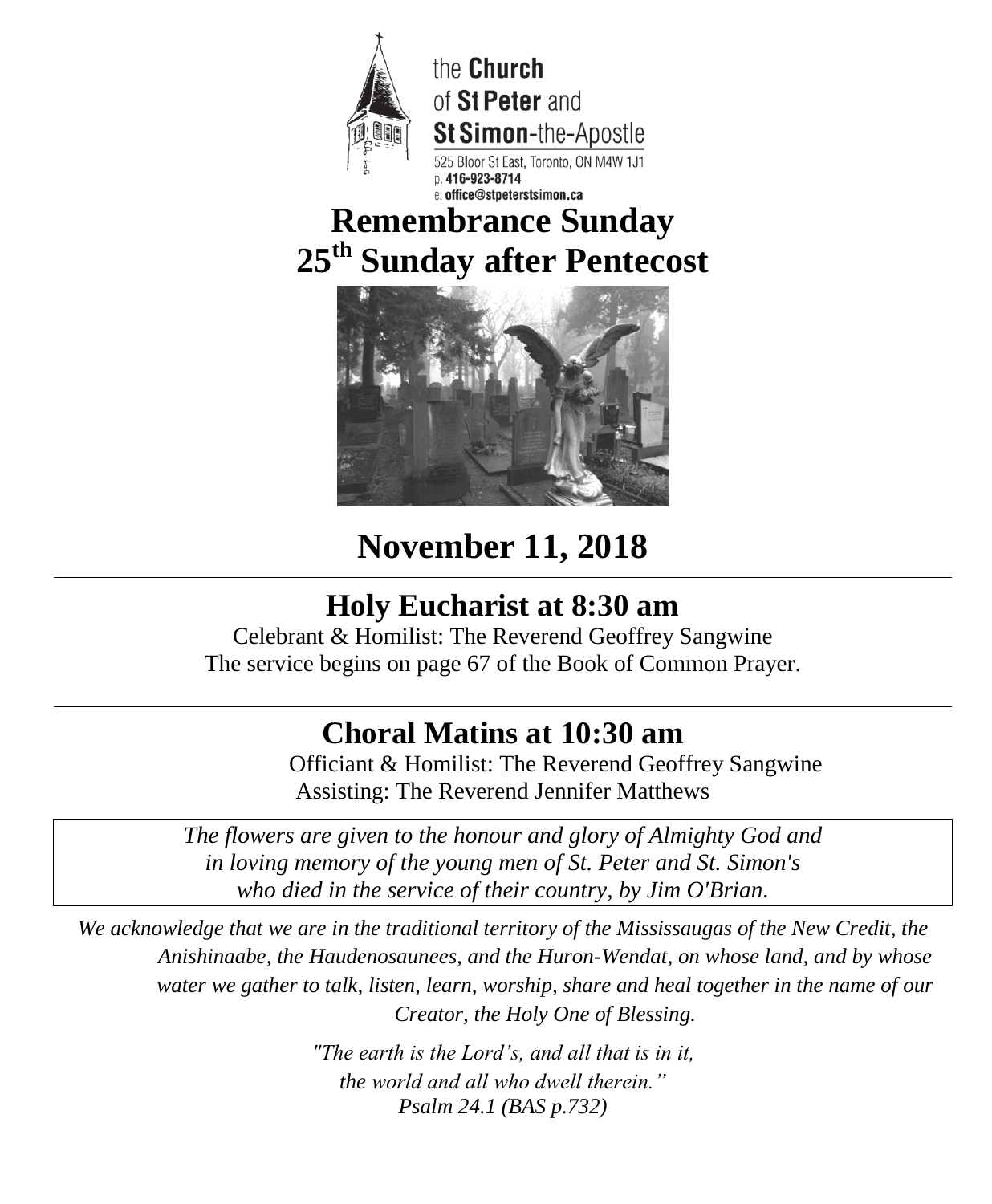**Prelude** *Elegy* **GEO. THALBEN-BALL Hymn 528** *O God, Our Help in Ages Past* ST. ANNE

*Please stand, as able*

### **Opening Sentence & Exhortation**

*Officiant* Dearly beloved, the Scripture moveth us in sundry places to acknowledge and confess our manifold sins and wickedness; and that we should not dissemble nor cloke them before the face of Almighty God our heavenly Father; but confess them with an humble, lowly, penitent, and obedient heart; to the end that we may obtain forgiveness of the same, by his infinite goodness and mercy. And although we ought at all times humbly to acknowledge our sins before God; yet ought we most chiefly so to do, when we assemble and meet together to render thanks for the great benefits that we have received at his hands, to set forth his most worthy praise, to hear his most holy Word, and to ask those things which are requisite and necessary, as well for the body as the soul. Wherefore I pray and beseech you, as many as are here present, to accompany me with a pure heart and humble voice unto the throne of the heavenly grace.

### **General Confession & Absolution**

*All* **Almighty and most merciful Father, We have erred and strayed from thy ways like lost sheep, We have followed too much the devices and desires of our own hearts, We have offended against thy holy laws, We have left undone those things which we ought to have done, And we have done those things which we ought not to have done; And there is no health in us. But thou, O Lord, have mercy upon us, miserable offenders. Spare thou them, O God, which confess their faults. Restore thou them that are penitent; According to thy promises declared unto mankind in Christ Jesu our Lord. And grant, O most merciful Father, for his sake, That we may hereafter live a godly, righteous, and sober life, To the glory of thy holy Name. Amen.**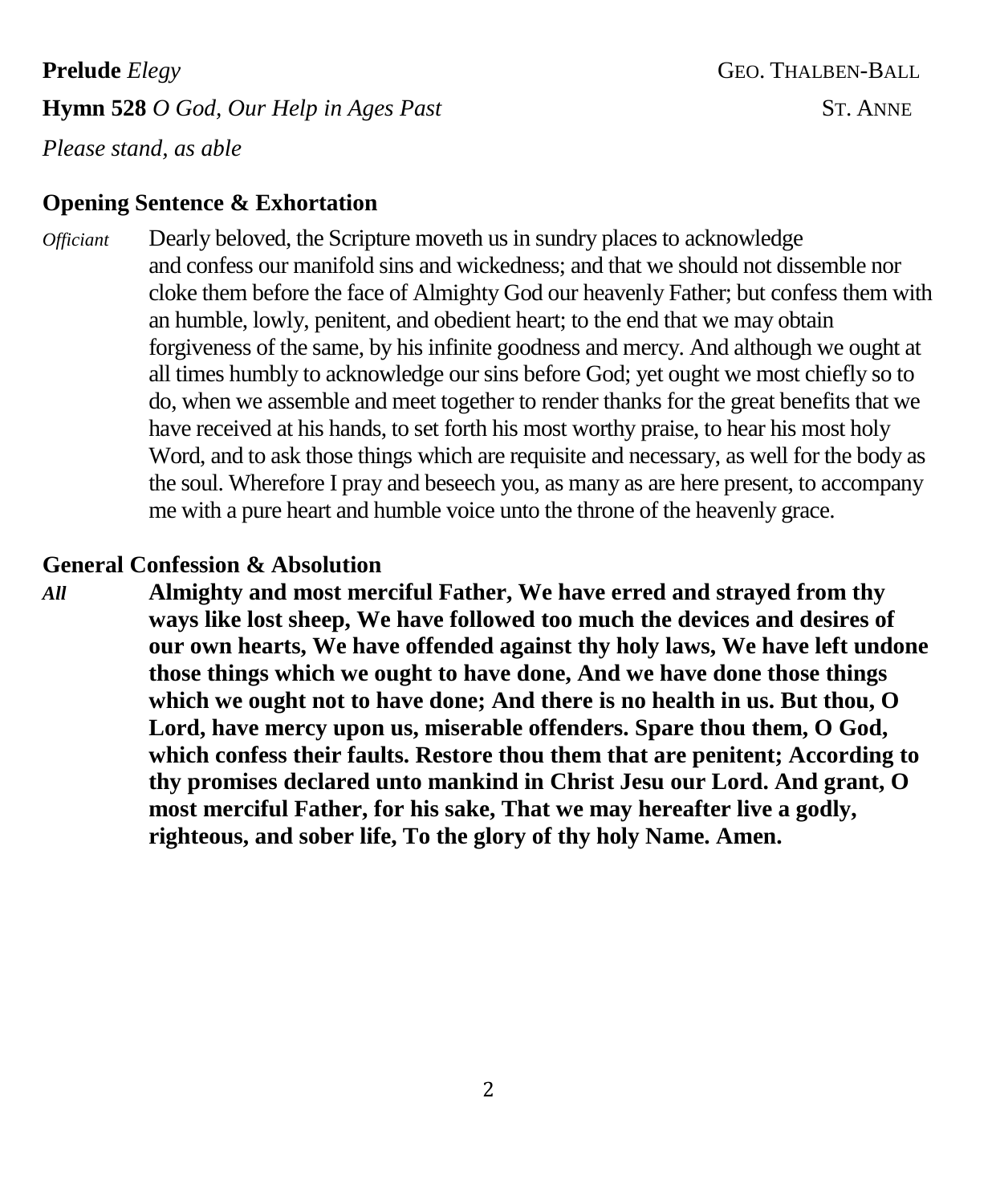*Celebrant* Almighty God, the Father of our Lord Jesus Christ, who desireth not the death of a sinner, but rather that they may turn from their wickedness, and live, hath given power and commandment to his Ministers, to declare and pronounce to his people, being penitent, the Absolution and Remission of their sins. He pardoneth and absolveth all them that truly repent and unfeignedly believe his holy Gospel. Wherefore we beseech him to grant us true repentance and his Holy Spirit, that those things may please him which we do at this present, and that the rest of our life hereafter may be pure and holy; so that at the last we may come to his eternal joy; through Jesus Christ our Lord. **Amen.**

**First Lesson** *Micah 4:1-5 Read by Ted Robinson* 

*Reader* The First Lesson is written in the 4<sup>th</sup> chapter of the Book of Micah, beginning at the  $1<sup>st</sup>$  verse.

In days to come the mountain of the Lord's house shall be established as the highest of the mountains, and shall be raised up above the hills. Peoples shall stream to it, and many nations shall come and say: 'Come, let us go up to the mountain of the Lord, to the house of the God of Jacob; that he may teach us his ways and that we may walk in his paths.' For out of Zion shall go forth instruction, and the word of the Lord from Jerusalem. He shall judge between many peoples, and shall arbitrate between strong nations far away; they shall beat their swords into ploughshares, and their spears into pruning-hooks; nation shall not lift up sword against nation, neither shall they learn war any more; but they shall all sit under their own vines and under their own fig trees, and no one shall make them afraid; for the mouth of the Lord of hosts has spoken. For all the peoples walk, each in the name of its god, but we will walk in the name of the Lord our God for ever and ever.

*Reader* The word of the Lord. *All* **Thanks be to God.**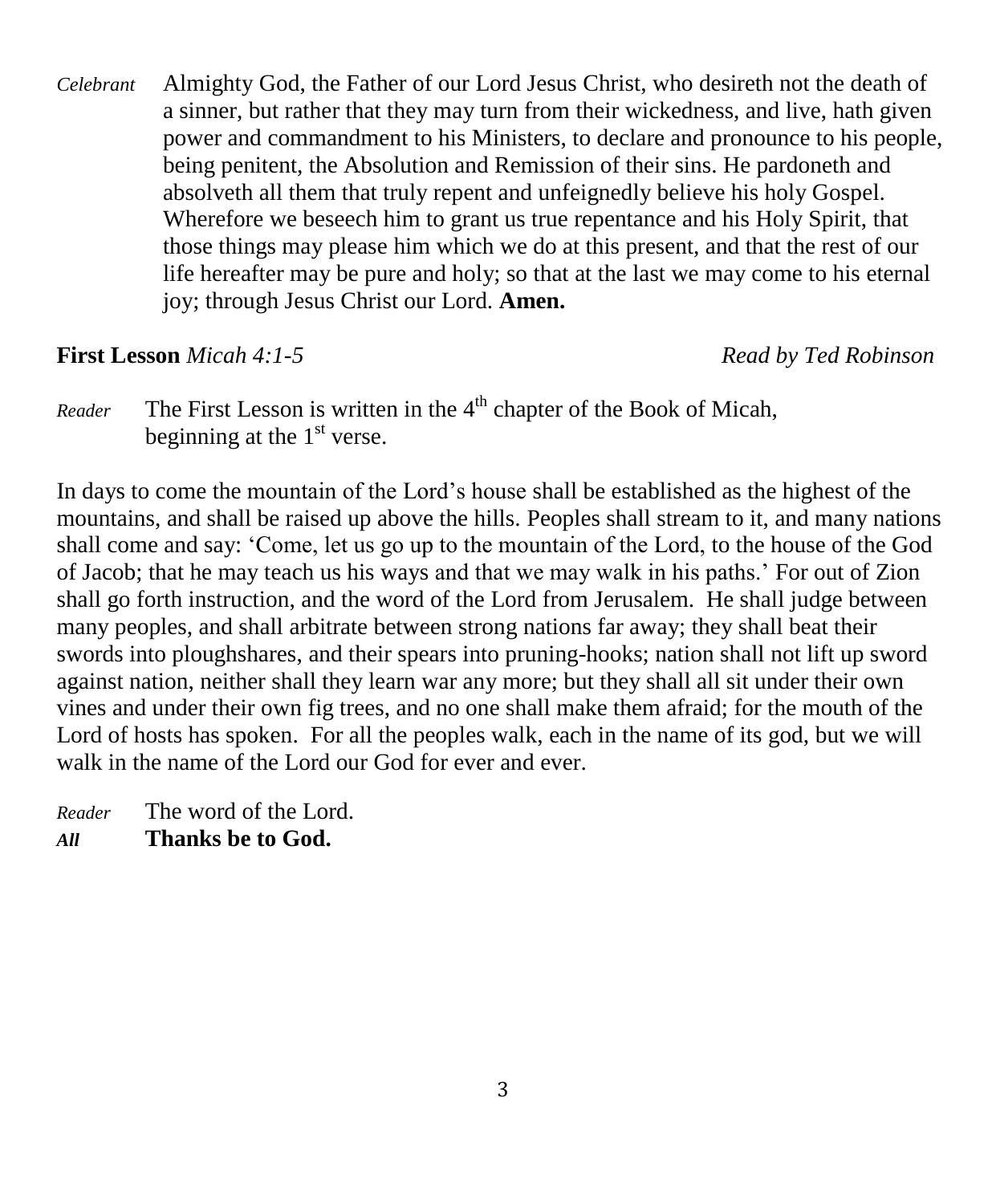### **Act of Remembrance**

*Officiant* Let us remember before God, and commend to God's sure keeping: those who have died for their country in war; those who served in many ways; those whom we knew and whose memory we treasure; and all who have lived and died in the service of peace.

**The names of those who gave their lives in the two World Wars** *Read by Jim O'Brian, David McPherson, Mary Martin*

### **World War I**

Russell Aikens Gordon Noble Louis Charles Blake John William Perkins William Edward Blake George Phillips Hedleigh St. George Bond Thomas Henry Price John Howard Brown John Perkins Cecil Ardagh Coe William Ramsden Leopold John Creasy George Allan Renfrew Robert Joseph Darch Edmund Rockefort Street George Dagg George Sweetland George Macdonald Dick Gordon Sale John Spencer Gardner Geoffrey Allan Snow George Gibbons John Edward Shannon Dermot Alan Harris Garnet Redvers Skimin Edgar Lewis Hill Walter Morland Skimin William Hurley **Jeffrey Filder Smith** Norman Burritt Lockhart William Percival Statham George W. Jones Charles E. Thorne Edmund Raymond Jarvis Christopher F. Trees Ralph Himsworth Jarvis Trumbull Warren

Gordon Stewart Andrews Ralph Featherstone Lake Osler Charles James Foord Douglas William Duke Scott William Ernest Hillier William Henry Victor Van der Smissen Edward Lowcock Alan Jarvis Hamilton Townsend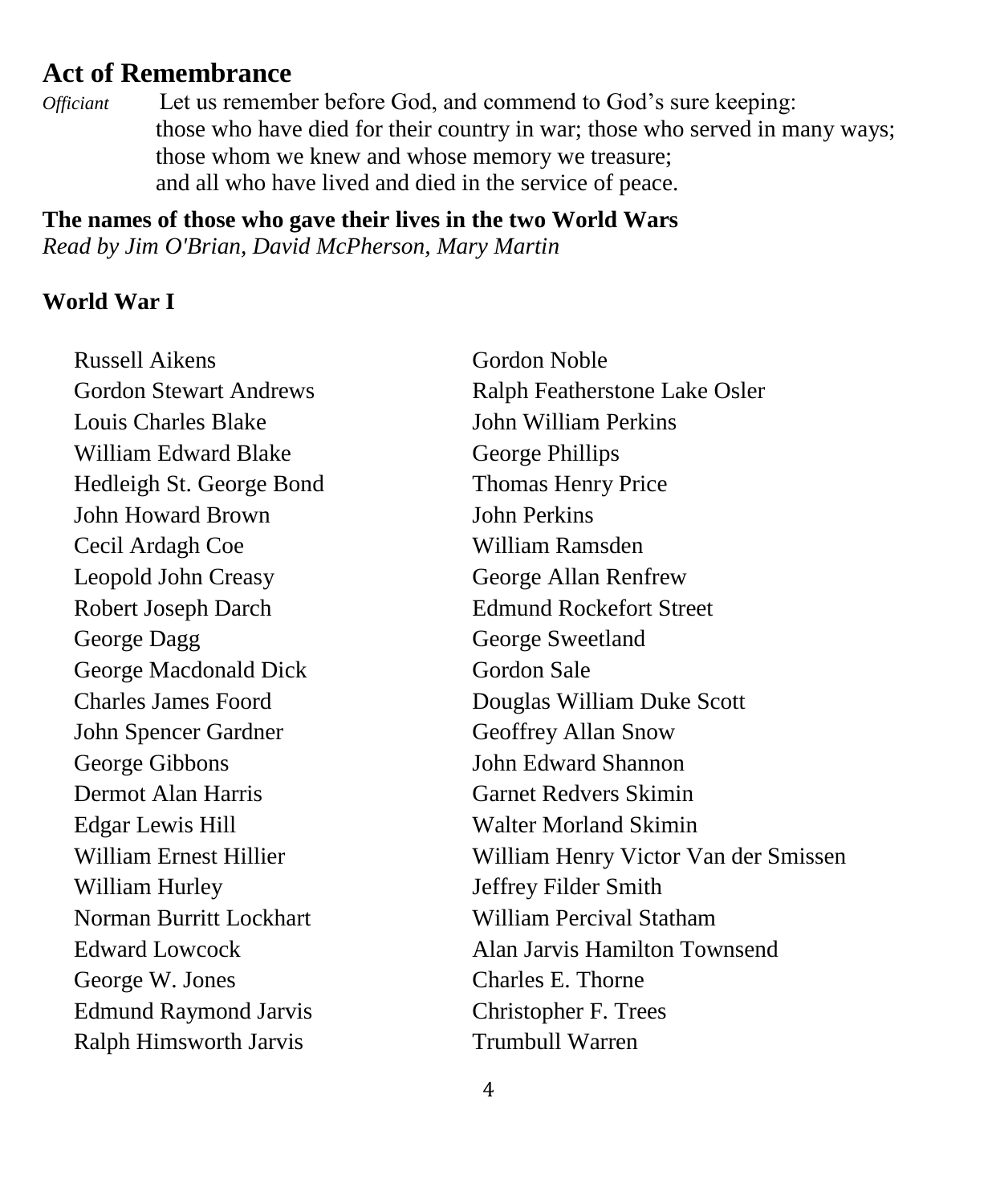Donald Silas MacGregor Wilfred John Watts John Percival Mitcheson Harold Reid Wilkinson Harold Mitchell Benson Wright Harold Bertram Mitchell **Robert Walsh** 

### **World War II**

Thomas Frederick Barker Wally Hughes G.C. Bailey Douglas Harker Thomas W. Barker Douglas Hicks Hugh Birnie Noel E. Lowes Harold Cook **Howard Lawrence Maughan** Robert Cousins Joseph McWhaw Robert John Albert Cleverdon F.J. Melanson Leonard Richard Cole Martin Northmore Clare Arthur Connor Jack Phillips Charles Gibsone Crombie Charles Harrison Tidy Ralph Crowe Eric Charles Tisdall Alexander Dawson Douglas Tomlin Gordon DeBy Stanley Walker Albert J. Gammon David E. Westlake Edward E. Hallam Richard Whitby

Theodore Charles May Henry William Warrington Clarence Fitzallen Webster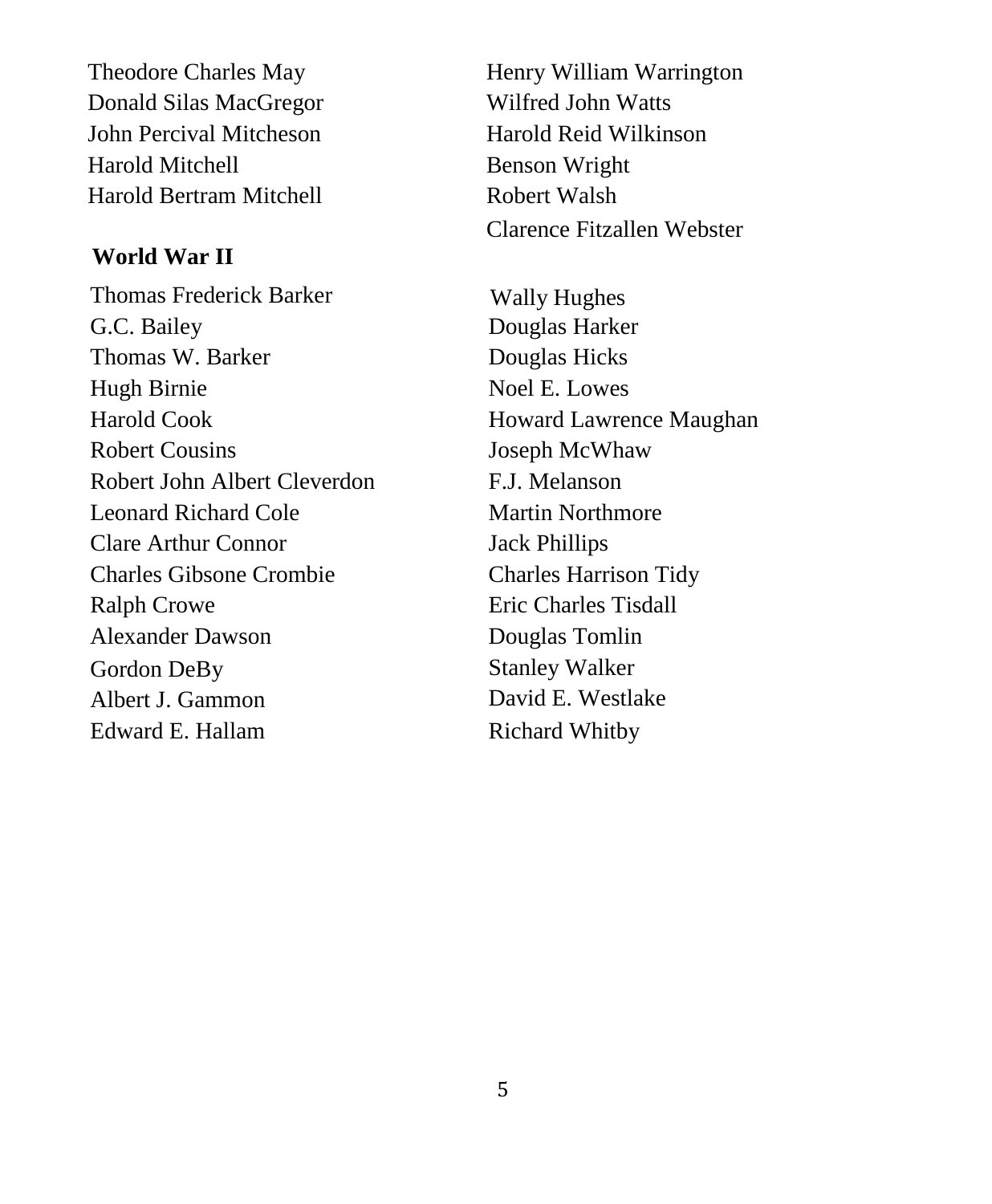### **Last Post –– Silence –– Reveille** *Trumpet: John McGregor*

- *Officiant* O Lord our God, we offer thee this day our prayers and petitions for those who have perished as a result of conflict and the strife of war. We pray for those who have given of themselves willingly and in various ways in the service of others, and for those who have been victimized, innocent casualties of hatred and terror. We pray for those who continue to place themselves in harm's way in order that the world might live in peace. **Amen.**
- *Officiant* O God, who wouldest fold both heaven and earth in a single peace: let the design of thy great love lighten upon the waste of our wraths and sorrows; and give peace to thy Church, peace among nations, peace in our dwellings, and peace in our hearts; through thy Son our Saviour Jesus Christ. **Amen.**

### **The National Anthems**

| God save our gracious Queen, | O Canada! Our home and native land!        |
|------------------------------|--------------------------------------------|
| long live our noble Queen:   | True patriot love in all thy sons command. |
| God save the Queen.          | With glowing hearts we see thee rise       |
| Send her victorious,         | the true north, strong and free!           |
| happy and glorious,          | From far and wide O Canada                 |
| long to reign over us,       | we stand on guard for thee.                |
| God save the Queen.          | God keep our land glorious and free,       |
|                              | O Canada we stand on guard for thee.       |
|                              | O Canada we stand on guard for thee.       |

### **Versicles & Responses**

|     | <i>Officiant</i> O Lord, open thou our lips;   |
|-----|------------------------------------------------|
| All | And our mouth shall show forth thy praise.     |
|     | <i>Officiant</i> O God, make speed to save us; |
| All | O Lord, make haste to help us.                 |

*Please stand.*

*Officiant* Glory be to the Father, and to the Son, and to the Holy Ghost; *All* **As it was in the beginning, is now, and ever shall be, world without end. Amen.**

*Officiant* Praise ye the Lord;

*All* **The Lord's Name be praised.**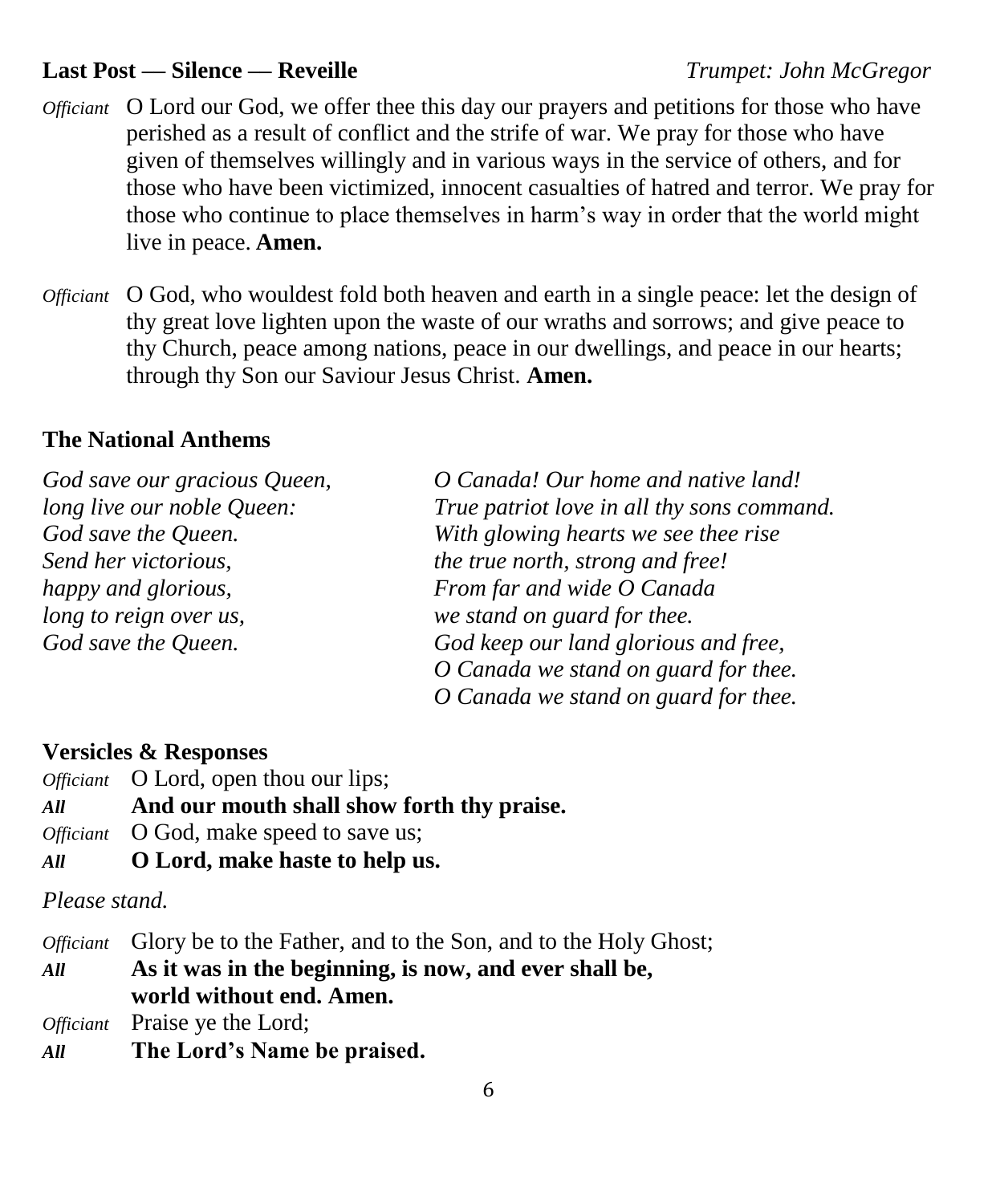**Venite**: *Sung by all. Please remain standing.*

Holman The Lord God omnipotent reigneth: / O ' come, ' let us ' worship. O come, let us ˈ sing unto ⋅ the ˈ Lord: / let us heartily rejoice in the ˈ strength of ˈ our salˈvation. Let us come before his presence 'with thanks ' giving / and show ourselves ˈ glad in ˈ him with ˈ psalms. For the Lord is a ˈ great ˈ God / and a great 'King a⋅bove ' all ' gods. In his hand are all the  $\cdot$  corners  $\cdot$  of the  $\cdot$  earth  $\prime$ and the  $\cdot$  strength of  $\cdot$  the  $\cdot$  hills is  $\cdot$  his  $\cdot$  also. The sea is  $'$  his and  $\cdot$  he  $'$  made it / and his  $'$  hands pre pared the  $·$  dry  $'$  land. O come, let us worship and ˈ fall ˈ down / and ˈ kneel be⋅fore the ˈ Lord, our ˈ Maker. For he is the ˈ Lord our ˈ God / and we are the people of his pasture, ˈ and the ˈ sheep of ⋅ his ˈ hand. Today, O that ye would ' hear his ˈ voice: / 'Harden not your hearts as in the Provocation, and as in the day of Temp 'tation ' in the 'wilder⋅ness; When your fathers 'tempted 'me,/ proved ˈ me, and ˈ saw my ˈ works. Forty years long was I grieved with that gener ation, and 'said, / "It is a people that do err in their hearts, for they ˈ have not ˈ known my ˈ ways"; Unto whom I  $\cdot$  sware  $\cdot$  in my  $\cdot$  wrath,  $\prime$ that they should not ˈ enter ˈ into my ˈ rest.' Glory be to the Father, and ' to the ' Son / and ' to the ' Holy ' Ghost; As it was in the beginning, is now and 'ever ' shall be / world without ' end. A'—'men. The Lord God omnipotent reigneth:/

O ' come, ˈ let us ' worship.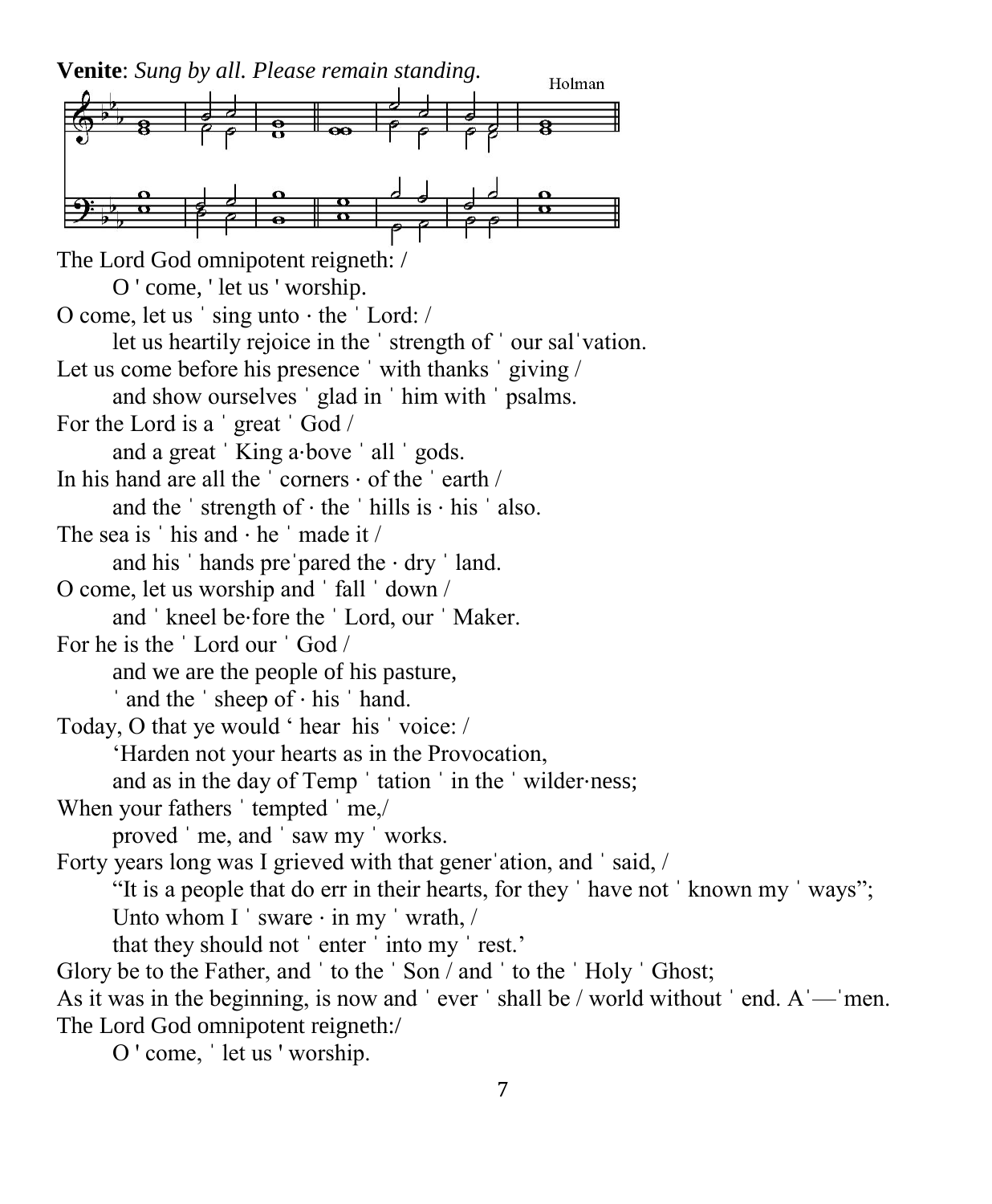*Please be seated.* **Psalm 127** *Sung by all. Please remain seated.*



As it was in the beginning, is now and ˈ ever ˈ shall be /

world without ' end. A'—'men.

### **Second Lesson** *Hebrews 9.24-28 Read by Isabelle Robinson*

*Reader* The Second Lesson is written in the 9<sup>th</sup> chapter of the letter to the Hebrews, beginning at the  $24<sup>th</sup>$  verse.

For Christ did not enter a sanctuary made by human hands, a mere copy of the true one, but he entered into heaven itself, now to appear in the presence of God on our behalf. Nor was it to offer himself again and again, as the high priest enters the Holy Place year after year with blood that is not his own; for then he would have had to suffer again and again since the foundation of the world. But as it is, he has appeared once for all at the end of the age to remove sin by the sacrifice of himself. And just as it is appointed for mortals to die once, and after that the judgement, so Christ, having been offered once to bear the sins of many, will appear a second time, not to deal with sin, but to save those who are eagerly waiting for him.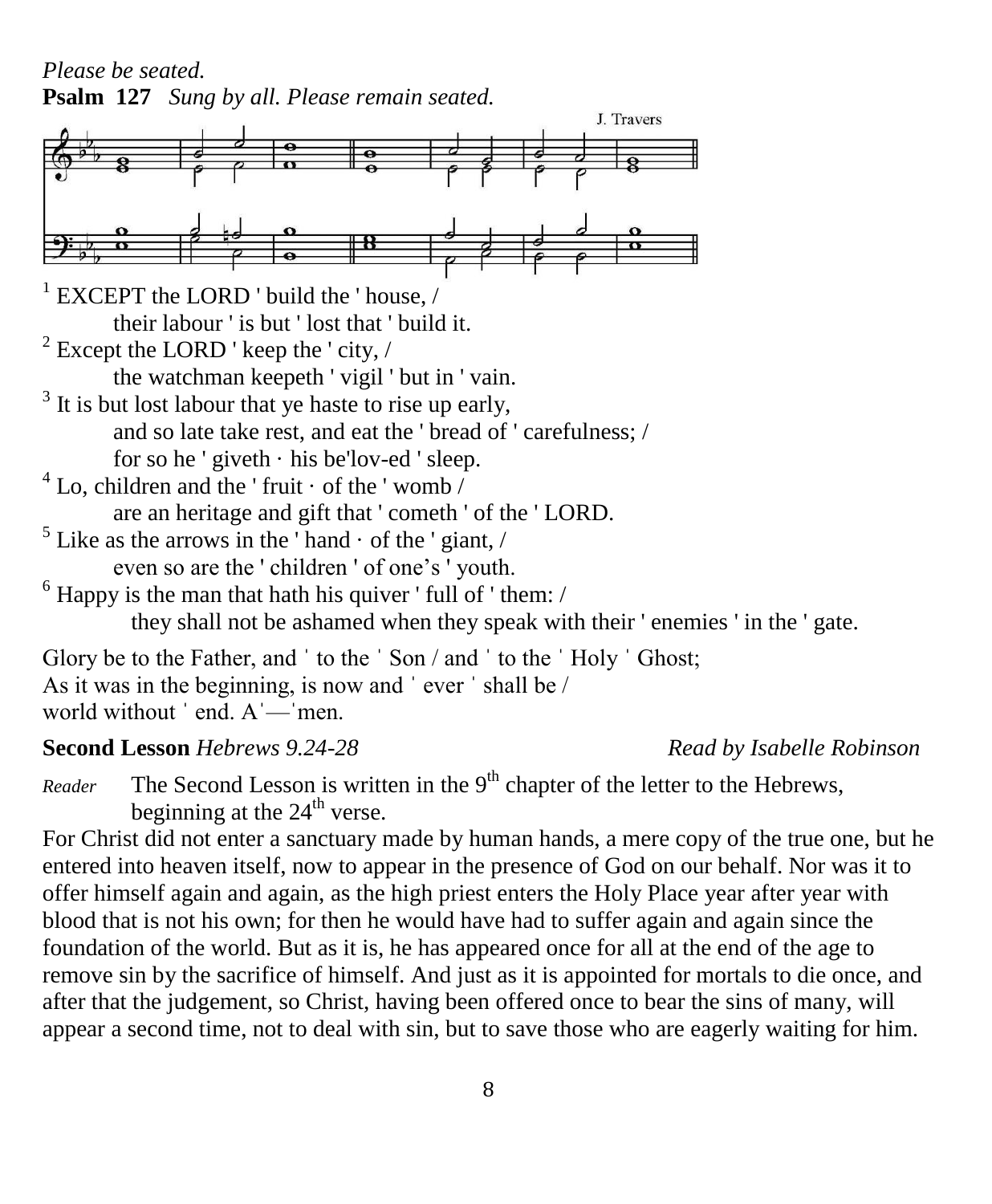*Reader* The word of the Lord.

### *All* **Thanks be to God.**

**Te Deum:** *Sung by all. Please stand.*



We praise ' thee, O ' God; / we acknowledge ˈ thee to ˈ be the ˈ Lord. All the ˈ earth doth ˈ worship thee, / the ˈ Father ˈ ever ˈ lasting. To thee all angels ˈ cry aˈloud / the heavens and ˈ all the ˈ powers thereˈin. To thee ˈ cherubim and ˈ seraphim / conˈtinualˈly do ˈ cry Holy ˈ holy ˈ holy / Lord 'God ' of ' hosts: Heaven and 'earth are ' full / of the ˈ majes⋅ty ˈ of thy ˈ glory. The glorious company of the a postles ' praise thee / the goodly fellowship ˈ of the ˈ prophets ˈ praise thee; The noble army of 'martyrs' praise thee, / The holy church throughout all the world ˈ doth acˈknowledge ˈ thee,  $2<sup>nd</sup>$  The Father, of an 'infinite' majesty / thine honourable, true and only Son; also the ˈ Holy ˈ Ghost, the ˈ Comforter.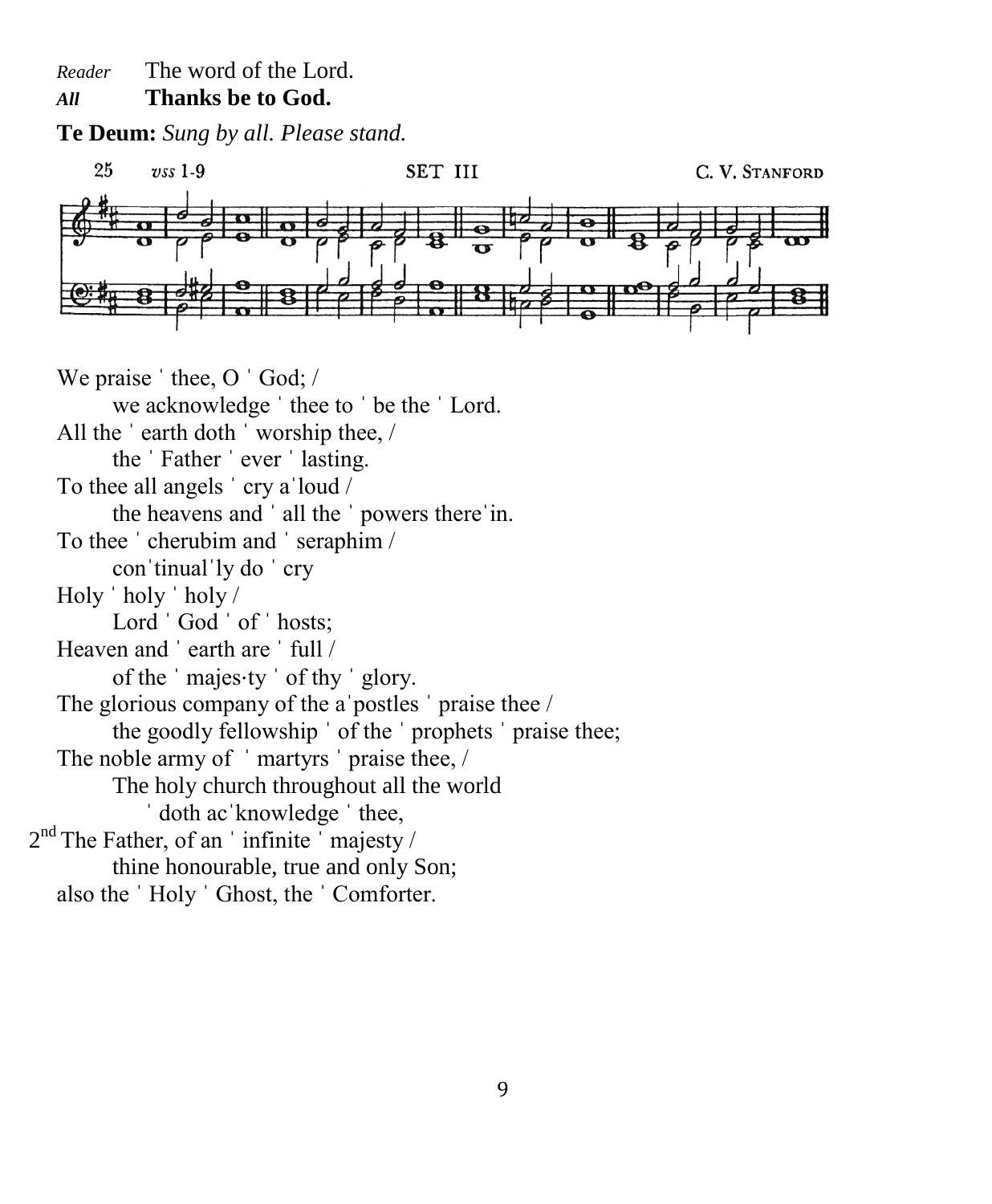26  $\upsilon$ ss 10-15 C. V. STANFORD Thou art the King of 'glory, O 'Christ. / Thou art the everˈlasting ˈ Son of ⋅ the ˈ Father. When thou tookest upon thee to de'liver 'man / Thou didst not abˈhor the ˈ Virgin's ˈ womb. When thou hadst overcome the 'sharpness of 'death / thou didst open the kingdom of ˈ heaven to ˈ all beˈlievers. Thou sittest at the right hand of God, in the ˈ glory ⋅ of the ˈ Father. / We believe that thou shalt ' come to ' be our ' judge. We therefore pray thee, 'help thy ' servants / whom thou hast redeemed 'with thy ' precious ' blood. Make them to be numbered 'with thy ' saints in ˈ glory ˈ everˈlasting.

*Please be seated.*



O Lord save thy people and  $\theta$  bless thine  $\theta$  heritage;  $\theta$ 

Govern them and 'lift them ' up for ' ever. Day by day we ' magni-fy ' thee;  $*$ 

and we worship thy Name, ˈ ever ˈ world with-out ˈ end. Vouchsafe O Lord to keep us this ˈ day with-out ˈ sin. \*

O Lord have mercy upˈon us, have ˈ mercy upˈon us. O Lord let they mercy lighten upon us, as our  $'$  trust is  $\cdot$  in  $'$  thee. \* O Lord, in thee have I trusted: let me ˈ never ˈ be conˈfounded.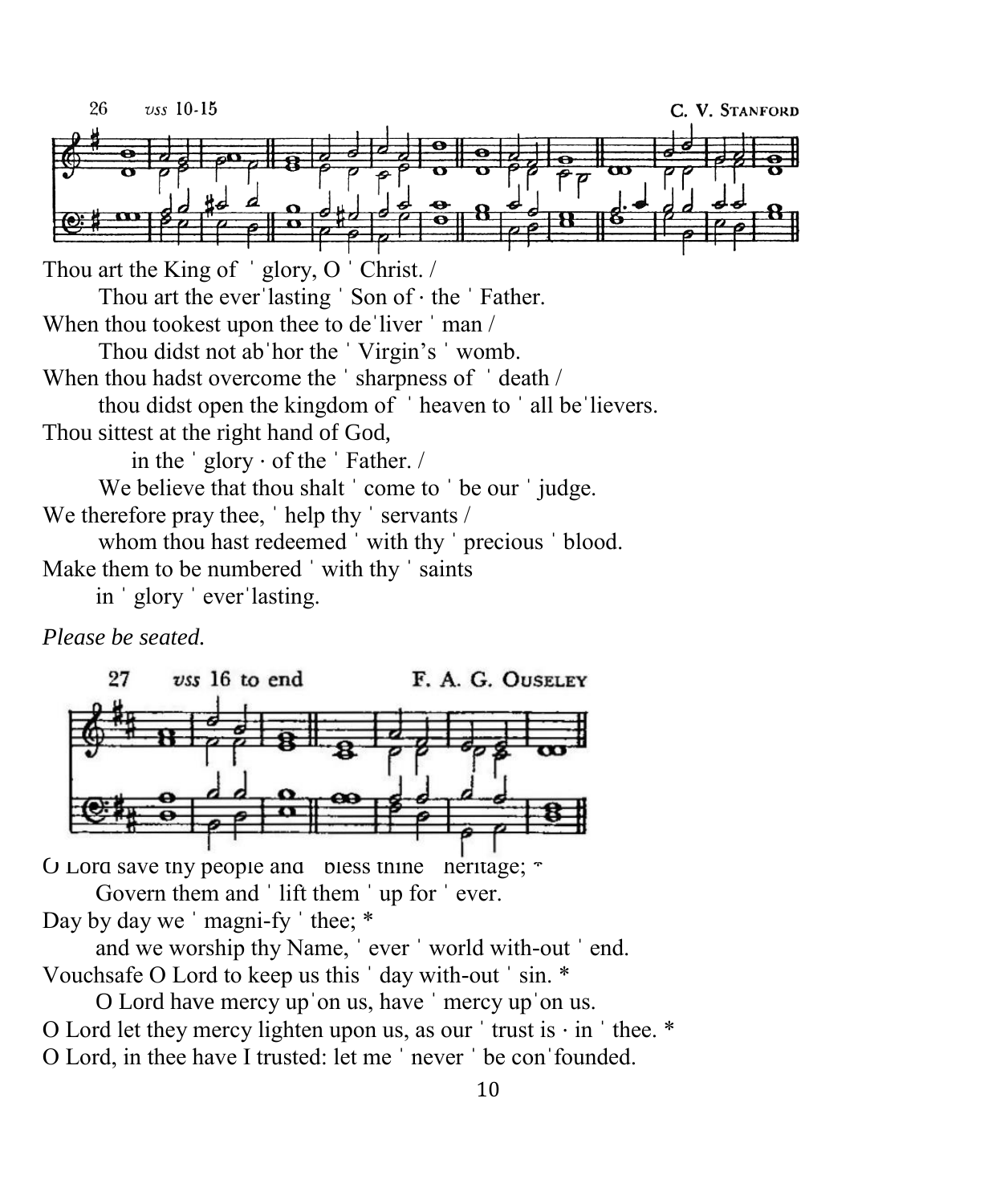### **Third Lesson** *Mark 12.38–44 Read by Paul Faulkner*

*Reader* The Third Lesson is written in the  $12<sup>th</sup>$  chapter of the Gospel according to Mark, beginning at the  $38<sup>th</sup>$  verse.

As he taught, he said, 'Beware of the scribes, who like to walk around in long robes, and to be greeted with respect in the market-places, and to have the best seats in the synagogues and places of honour at banquets! They devour widows' houses and for the sake of appearance say long prayers. They will receive the greater condemnation. 'He sat down opposite the treasury, and watched the crowd putting money into the treasury. Many rich people put in large sums. A poor widow came and put in two small copper coins, which are worth a penny. Then he called his disciples and said to them, 'Truly I tell you, this poor widow has put in more than all those who are contributing to the treasury. For all of them have contributed out of their abundance; but she out of her poverty has put in everything she had, all she had to live on.'

*Reader* The word of the Lord. *All* **Thanks be to God.**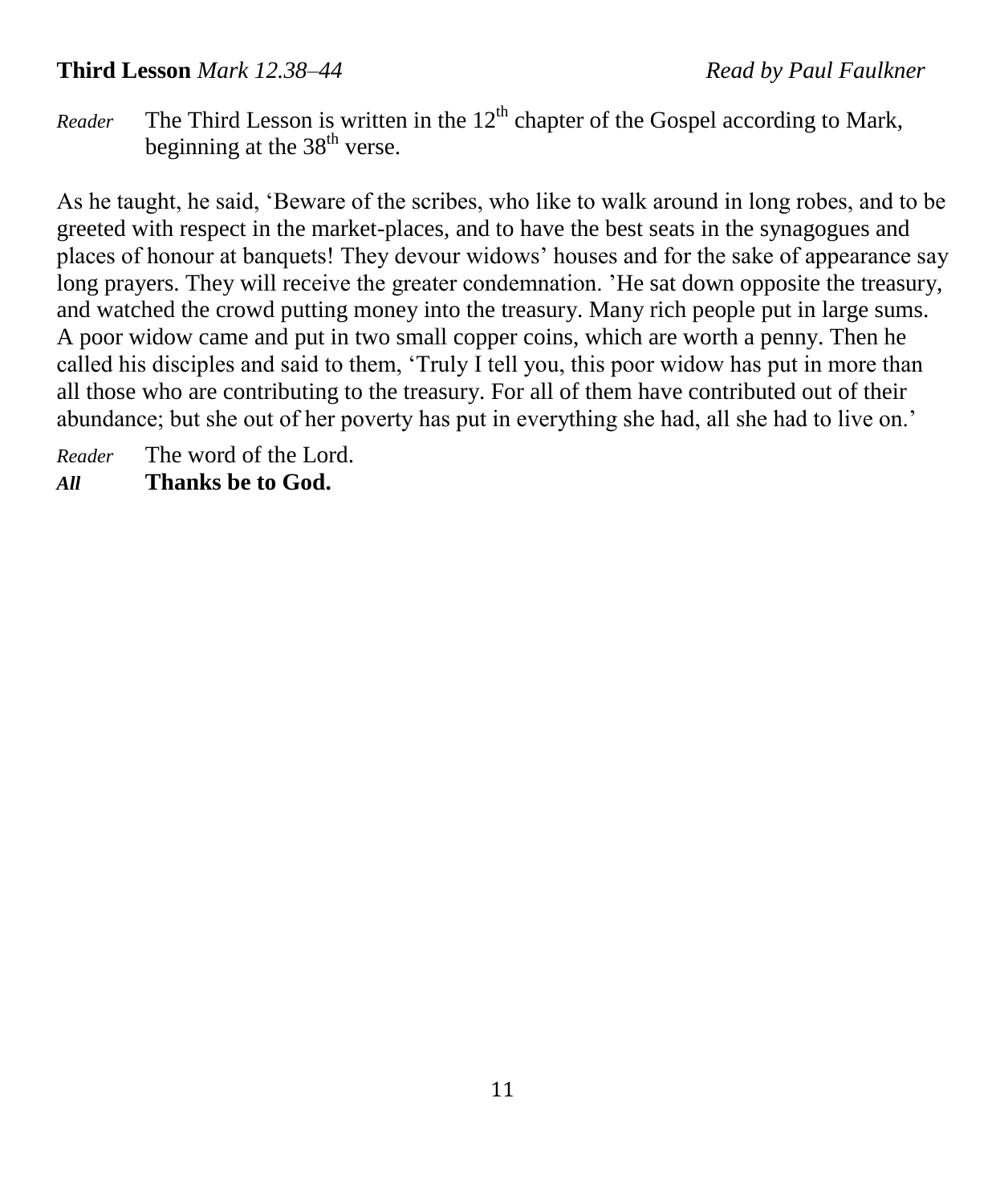**Benedictus** *Sung by all. Please stand.*

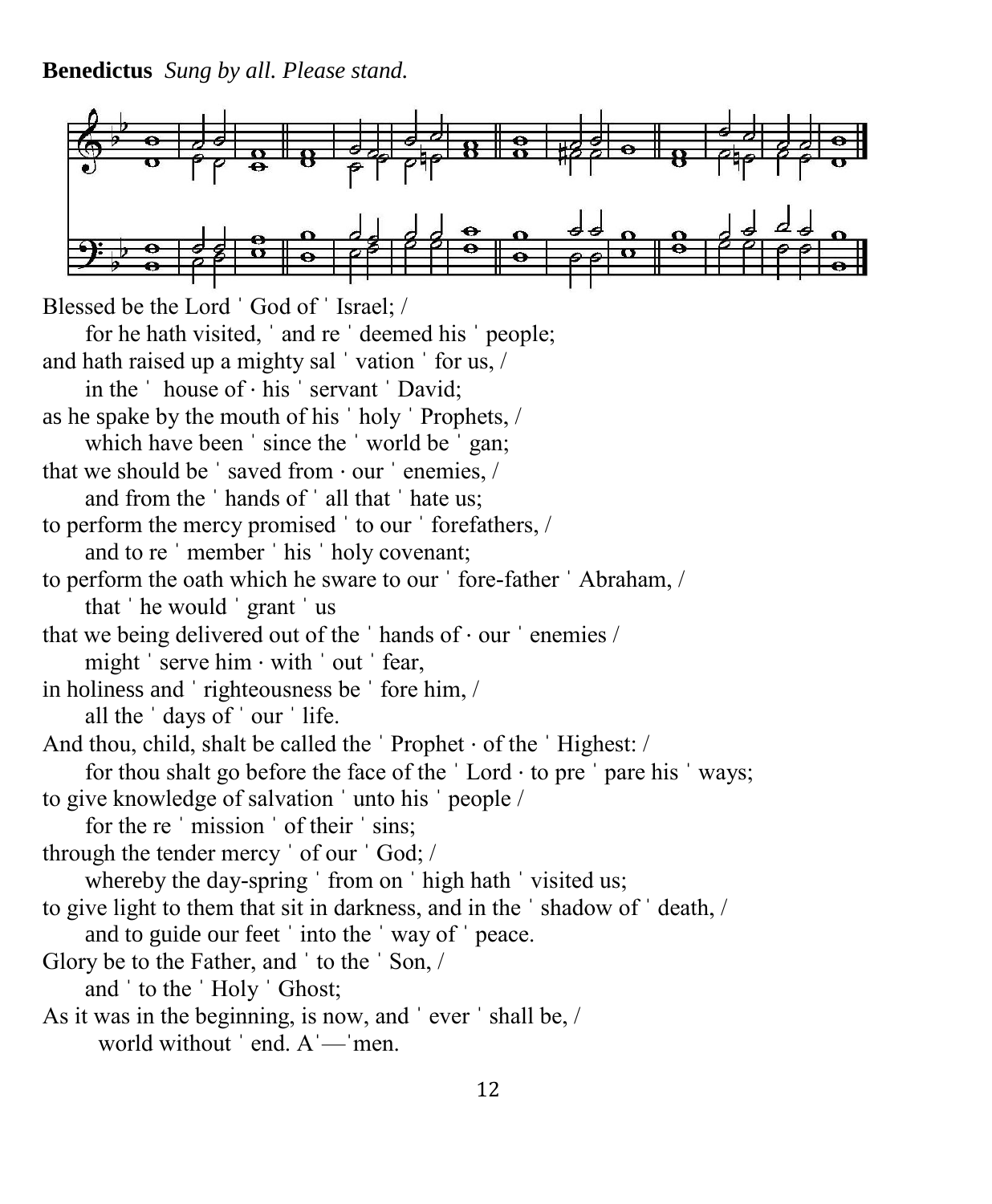### **The Apostles' Creed**

*Officiant* I believe in God

- *All* **the Father Almighty, maker of heaven and earth: and in Jesus Christ his only Son our Lord, who was conceived by the Holy Ghost, born of the Virgin Mary, suffered under Pontius Pilate, was crucified, dead, and buried: he descended into hell; the third day he rose again from the dead; he ascended into heaven, and sitteth on the right hand of God the Father Almighty; from thence he shall come to judge the quick and the dead. I believe in the Holy Ghost; the holy Catholic Church; the Communion of Saints; the Forgiveness of sins; the Resurrection of the body, and the Life everlasting. Amen.** *Officiant* The Lord be with you;
- *All* **And with thy spirit.**

*Officiant* Let us pray.

*Please kneel.*

- *Officiant* Lord, have mercy upon us.
- *All* **Christ, have mercy upon us.**
- *Officiant* Lord, have mercy upon us.

### **Lord's Prayer**

*Officiant* Our Father

*All* **who art in heaven, hallowed be thy name, thy kingdom come, thy will be done, on earth as it is in heaven. Give us this day our daily bread; and forgive us our trespasses, as we forgive them that trespass against us; and lead us not into temptation, but deliver us from evil. Amen.**

*Remain kneeling.*

- *Officiant* O Lord, show thy mercy upon us;
- *All* **And grant us thy salvation.**
- *Officiant* O Lord, save the Oueen;
- *All* **And mercifully hear us when we call upon thee.**

*Officiant* Endue thy ministers with righteousness;

*All* **And make thy chosen people joyful**.

*Officiant* **O** Lord, save thy people;

- *All* **And bless thine inheritance.**
- *Officiant* Give peace in our time, O Lord;
- *All* **And evermore mightily defend us.**
- *Officiant* O God, make clean our hearts within us;
- *All* **And take not thy Holy Spirit from us.**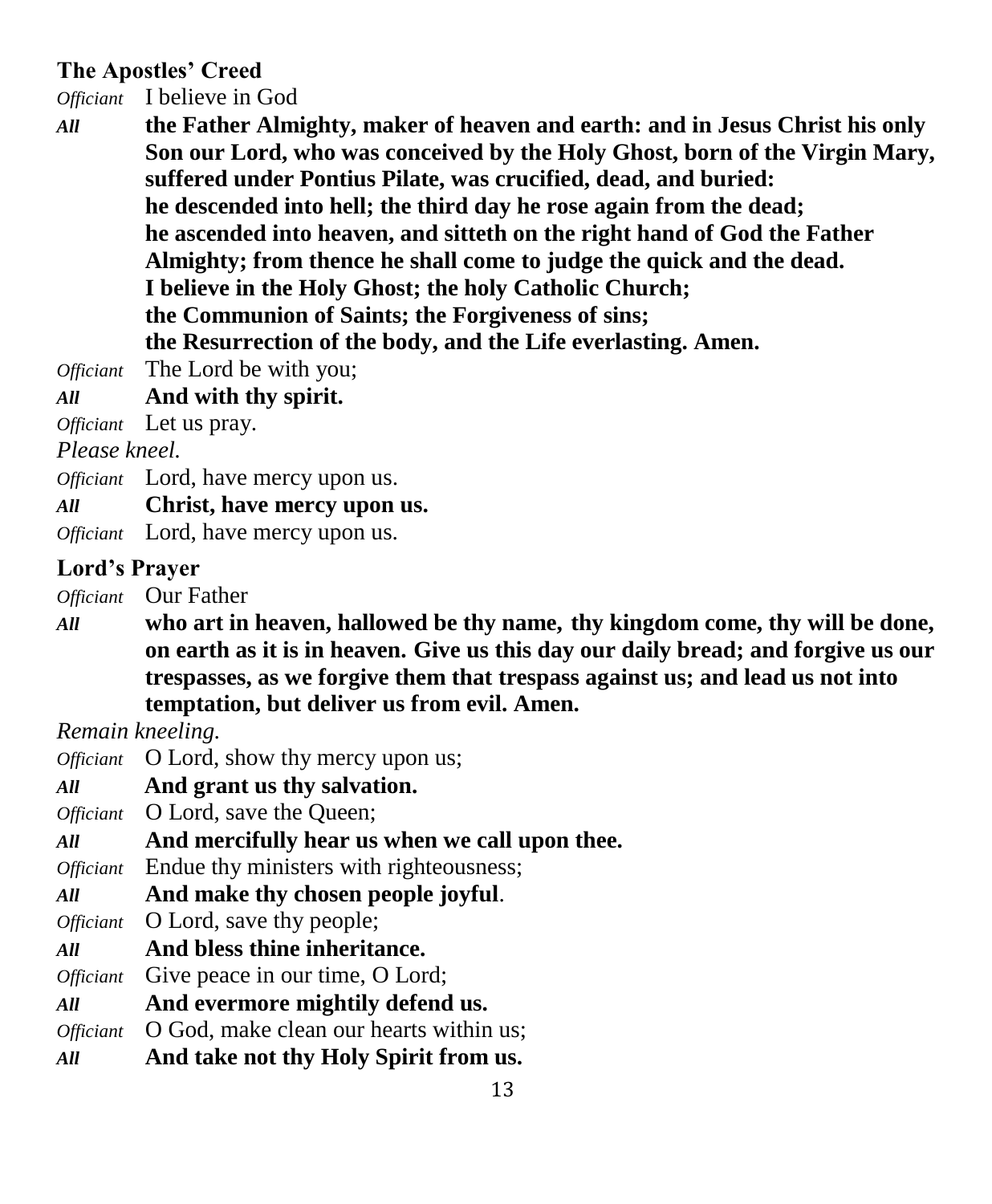### **Collects of the Day**

*Officiant* O Lord, we beseech thee, absolve thy people from their offences; that through thy bountiful goodness we may all be delivered from the bands of those sins, which by our frailty we have committed. Grant this, O heavenly Father, for Jesus Christ's sake, our blessed Lord and Saviour. **Amen.**

### **Collect for Peace**

*Officiant* O God, who art the author of peace and lover of concord, in knowledge of whom standeth our eternal life, whose service is perfect freedom: defend us thy humble servants in all assaults of our enemies; that we, surely trusting in thy defence, may not fear the power of any adversaries; through the might of Jesus Christ our Lord. **Amen.**

### **Collect for Grace**

*Officiant* O Lord our heavenly Father, Almighty and everlasting God, who hast safely brought us to the beginning of this day: defend us in the same with thy mighty power; and grant that this day we fall into no sin, neither run into any kind of danger; but that all our doings may be ordered by thy governance, to do always that is righteous in thy sight; through Jesus Christ our Lord. **Amen.**

**Anthem** *Blessed be the God and Father* **SAMUEL WESLEY** 

*Soprano Solo - Katherine Jones*

*Blessed be the God and Father of our Lord Jesus Christ, Which according to His abundant mercy, hath begotten us again unto a lively hope by the resurrection of Jesus Christ from the dead,*

*To an inheritance incorruptible and undefiled, that fadeth not away, reserved in heav'n for you, Who are kept by the power of God, through faith unto salvation ready to be revealed in the last time.*

*But as He which hath calleth you is Holy, so be ye holy in all manner of conversation. Pass the time of your sojourning here in fear. Love one another with a pure heart fervently. See that ye love one another.*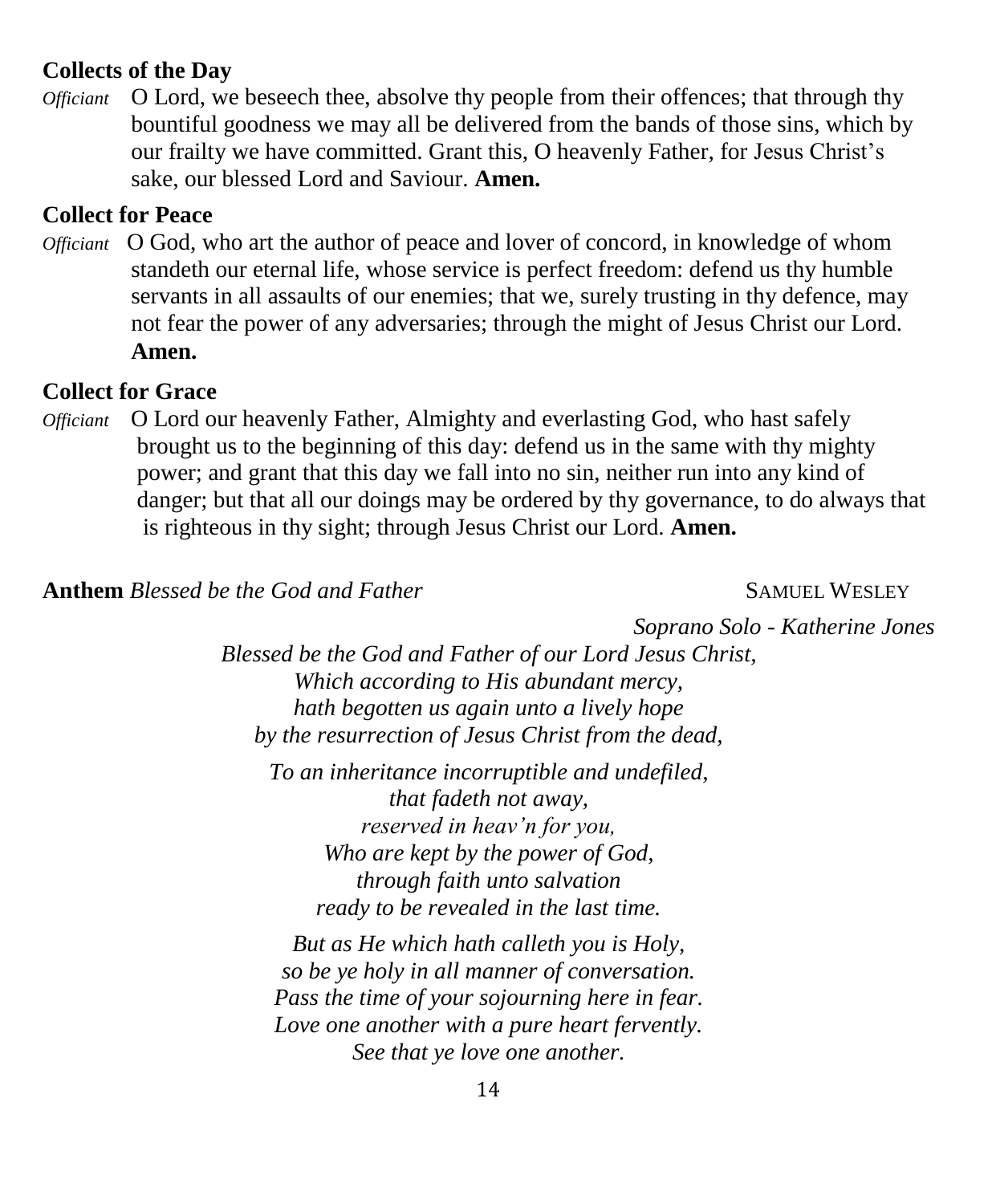*Love one another with a pure heart fervently. Being born again, not of corruptible seed, but of incoruptible, by the word of God. For all flesh is as grass, and all the glory of man as the flower of grass. The grass withereth, and the flower thereof falleth away. But the word of the Lord endureth for ever, Amen.*

**Sermon**

**Hymn 567** *Eternal Father, Strong to Save* MELITA

*Please stand.*

**Prayers** *Please kneel. Led by Winston Isaac*

### **General Thanksgiving**

*Officiant* Almighty God,

*All* **Father of all mercies,** 

**we thine unworthy servants do give thee most humble and hearty thanks for all thy goodness and loving-kindness to us and to all people. We bless thee for our creation, preservation, and all the blessings of this life; but above all for thine inestimable love in the redemption of the world by our Lord Jesus Christ; for the means of grace, and for the hope of glory. And we beseech thee, give us that due sense of all thy mercies, that our hearts may be unfeignedly thankful, and that we show forth thy praise, not only with our lips, but in our lives; by giving up ourselves to thy service, and by walking before thee in holiness and righteousness all our days; through Jesus Christ our Lord, to whom, with thee and the Holy Ghost, be all honour and glory, world without end. Amen.**

15